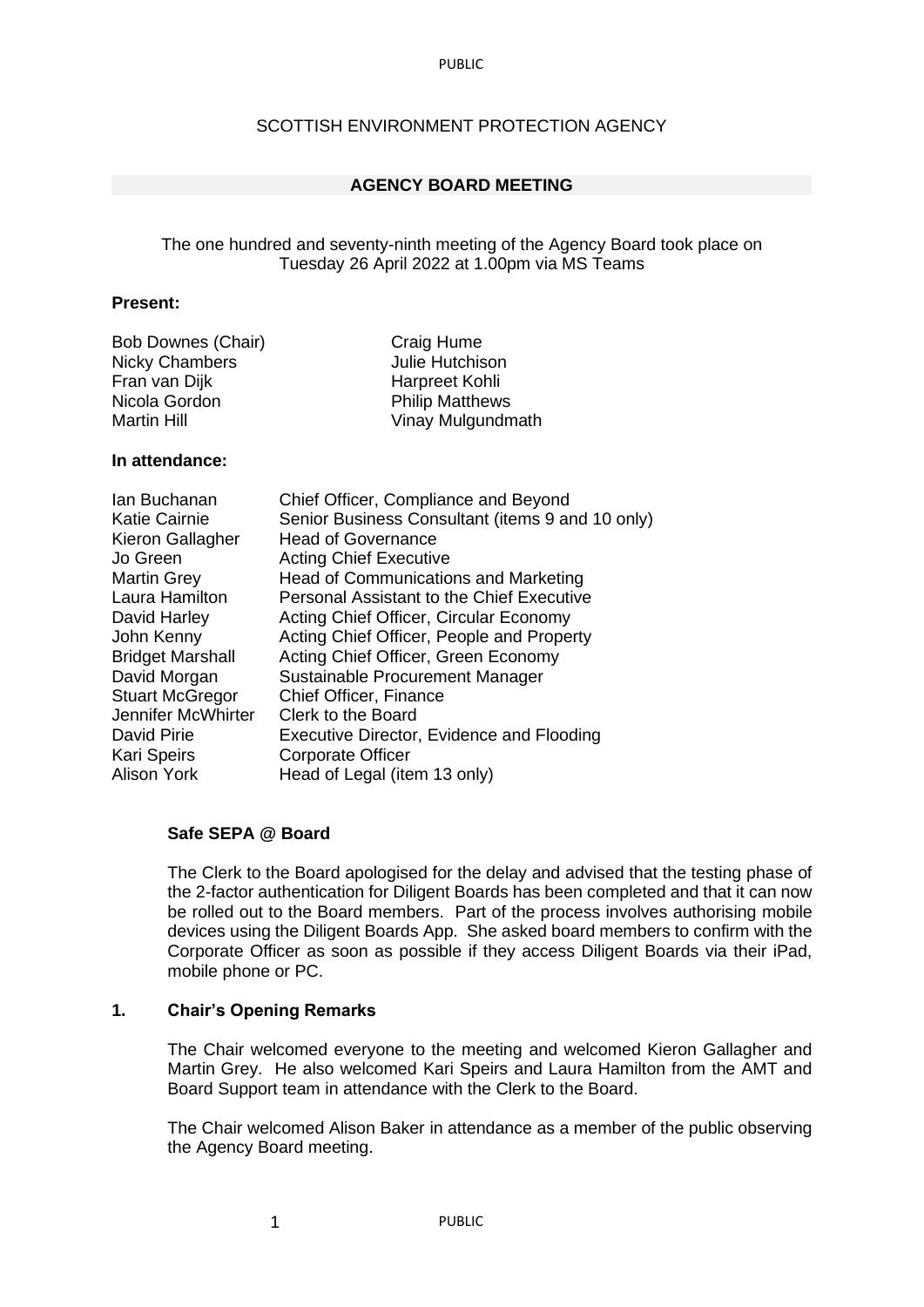The Chair confirmed that 10 minute breaks had been scheduled after item 10 and before the private session.

## **2. Apologies for Absence**

No apologies for absence were received however, Philip Matthews advised he would need to leave the meeting at 4.15pm and Nicola Gordon advised she would need to leave the meeting briefly at 2.30pm.

## **3. Order of Business**

The order of business was as outlined on the agenda.

## **4. Declarations of Interest**

No declaration of interests were made.

## **5. Approval of minutes of meeting held on 22 February 2022**

The minutes of the meeting held on 22 February 2022 were **approved** as an accurate record of the meeting.

In response to a question on whether a third member of the Board had been identified for Whistleblowing, the Clerk to the Board confirmed that Harpreet Kohli will join Fran van Dijk and Craig Hume as the Board members contracts for Whistleblowing.

## **6. Matters Arising**

The Clerk to the Board provided an update. She advised that:

## **Action 696 (Chief Executive's Report – SEPA 02/22)**

**Update:** It has been agreed that this is worth further investigation in places where it adds value, and it may have particular relevance for the Falkirk-Grangemouth project. Consideration will be given in relation to the findings of the Scottish Government's 'Role of incineration in the waste hierarchy' review when published. Proposed closed.

#### **Action 697 (Chief Executive's Report – SEPA 02/22)**

**Update:** A 1:1 discussion is being arranged with the Board member who raised the question to deal with the specifics of this action. Proposed closed.

#### **Action 698 (Monthly Performance Report – SEPA 03/22)**

**Update:** The cyber-attack meant much of the data normally used to show meaningful trends is not accessible. As the regulatory processes and in particular reporting capability are rebuilt, and as addressed in part at the seminar session on the morning of 26 April 2022, the ability to present data and information containing context in particular trend information will be ensured as part of the process end make the information and data presented more meaningful. It should be noted that as a consequence of the cyber-attack, current regulatory data collation, analysis and reporting is much more time consuming and manual than was previously the case. Proposed closed.

## **Action 699 (Quarter 3 Financial Monitoring Report – SEPA 01/22)**

 $\mathfrak{p}$ 

**Update**: International Services secured grant funding for two projects from the Regulators Pioneer Fund.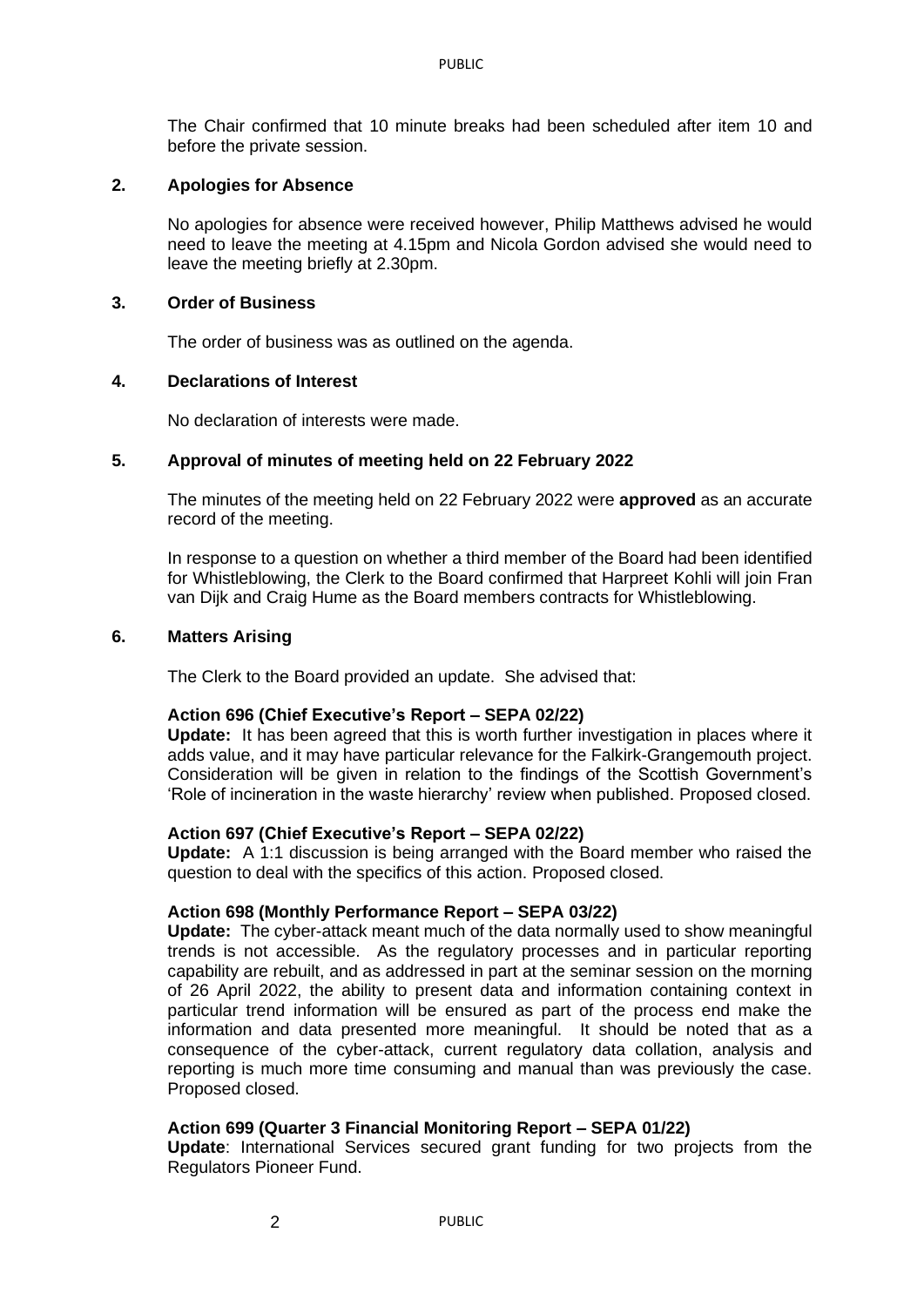- Industrial Net Zero Regulatory Hub
- Regeneration for Growth Data Innovation for Collaborative Regulation

The grant for both projects covered the period 23 August 2021 to 31 March 2022, and both were completed within timescale. Proposed closed.

## **Action 700 (Quarter 3 Financial Monitoring Report – SEPA 01/22)**

**Update:** The overspend is primarily associated with:-

- Rent £148k Increase not included in budget set.
- Cleaning £86k ASB and Aberdeen office opening.
- Property Maintenance £69k ASB, Aberdeen and Strathallan Covid secure measures.
- Service Charge £21k budget understatement

Proposed closed.

## **Action 701 (Standing Orders – SEPA 06/22)**

**Update:** This amendment has been made. Proposed closed.

## **Action 702 (Standing Orders – SEPA 06/22)**

**Update:** The Model Code of Conduct is on the agenda for the Agency Board meeting on 26 April 2022 with training planned for a Board seminar session after this. The Clerk to the Board is contacting the Standards Commission to check whether they offer training. Ongoing

## **Action 703 (Standing Orders – SEPA 06/22)**

**Update:** This work is ongoing. Ongoing.

## **Action 704 (Standing Orders – SEPA 06/22)**

**Update:** This amendment has been made. Proposed closed

#### **Action 705 (Report on Board Seminar 22 February 2022)**

**Update:** Expressions of interest for a charging seminar have been received from six board members. The Charging team have been informed and will develop a session to take members through the key point of the schemes and the planned future work in this area. Covid related absences, year-end work and annual leave have restricted the ability to schedule for April 2022. The proposed date is for May 2022 and once the session has been confirmed the item will be closed. Ongoing.

#### **7. Chair's Report – verbal**

The Chair advised that he had attended a Quarterly Ministerial meeting on 2 March 2022 covering progress from the cyber-attack, CEO recruitment and timelines, and the handling of CSO's and related pressures and incidents with Scottish Water. Also discussed was Aquaculture, following the Griggs report and the growing problem of waste crime.

He advised that Audit Committee and Strategy Board meetings had taken place on 22 March 2022.

Several meetings have taken place regarding the CEO recruitment. Nicola Gordon and Kevin Quinlan from Scottish Government will join him on the recruitment panel. The advert has gone live via a mixture of newspaper, online channels and social media and some SEPA staff will be involved in the recruitment with respective candidates being made aware of this as they are advised of the selection steps and process. The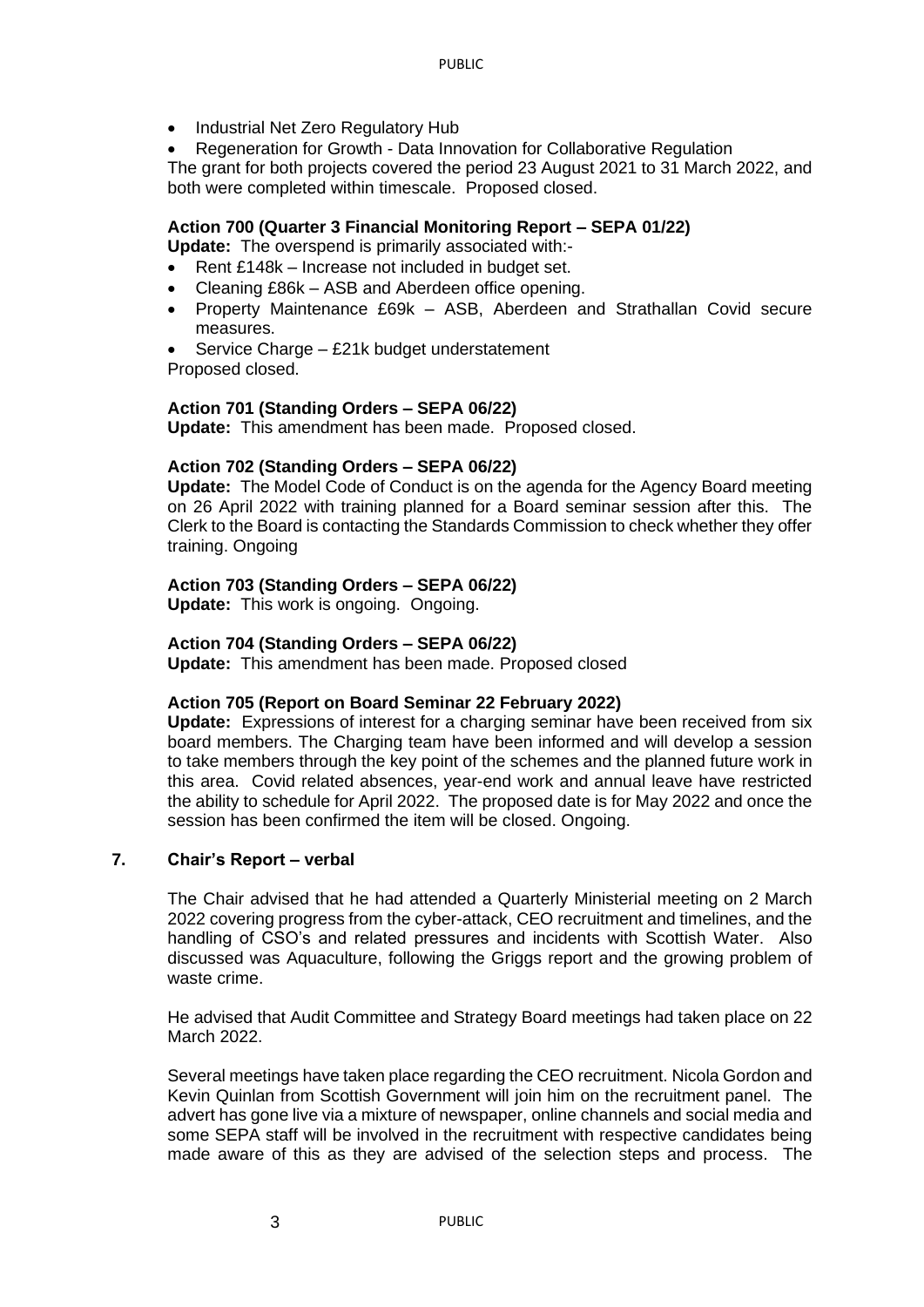expectation is that the interviews will take will place in June 2022 with the Board being kept informed of progress.

He has also been conducting the quarterly 1:1 meetings with Board members and Agency Management Team members and advised that the Board Annual Reviews will be scheduled shortly.

Following discussions with the Acting Chief Executive, he advised that the importance of getting together has been a recurring theme in all Board 1:1s and that work is ongoing to have the May 2022 Board meeting in person. He highlighted that while there may be some technology challenges regarding this, the formula and flow will be amended to make the meeting work effectively.

The Chair advised that several site visits for the Board are underway and that others should take place imminently.

The Chair highlighted that going forward himself and the Acting Chief Executive will continue the plan of meetings with industry bodies, non-governmental organisation and local authorities and will offer the organisations the choice to decide the most suitable format to meet, either on site, person or virtually. Meetings are currently being scheduled for Environment Link and National Farmers Union Scotland (NFUS) and in respect of Aquaculture.

## **The Board noted the update.**

## **8. Management Report**

#### **8.1 Chief Executive's Report (SEPA 14/22)**

The Acting Chief Executive introduced the report with Anne Turner and Roisin Lochrin-Hopkins in attendance.

In response to a question regarding local reports claiming the issue of Diageo operating three of their sites without an Emissions Trading Scheme (ETS) permit was only discovered via an internal Diageo audit and whether there were any issues for SEPA as a result, and what implications the new ETS regulations will have, David Harley advised that he would follow this up and report back. John Kenny confirmed that part of the responsibility of a company within the ETS is for them to carry out audits and report any failures to comply to SEPA.

#### **Action: David Harley**

The Board suggested that in the enforcement section, the use of a traffic lights system might be beneficial to understand if the expectations of the team were met, exceeded or not.

In response a question seeking an understanding on why it took over two years to ascertain that the source of noise disturbance in section 2.2 was due to a turbine, what could have sped up the process and if there are similar instances elsewhere that are taking similar time to ascertain the source, David Pirie advised that it did take a couple of years and that it is a long time for the local residents however the instance detailed was a complex area and site with a number of potential sources and the noise was intermittent. The deployment of new and remote kit that is triggered when noise happens was key to establishing the root cause of the noise. He advised that there are other sites, however the increased capability of the new kit for noise monitoring will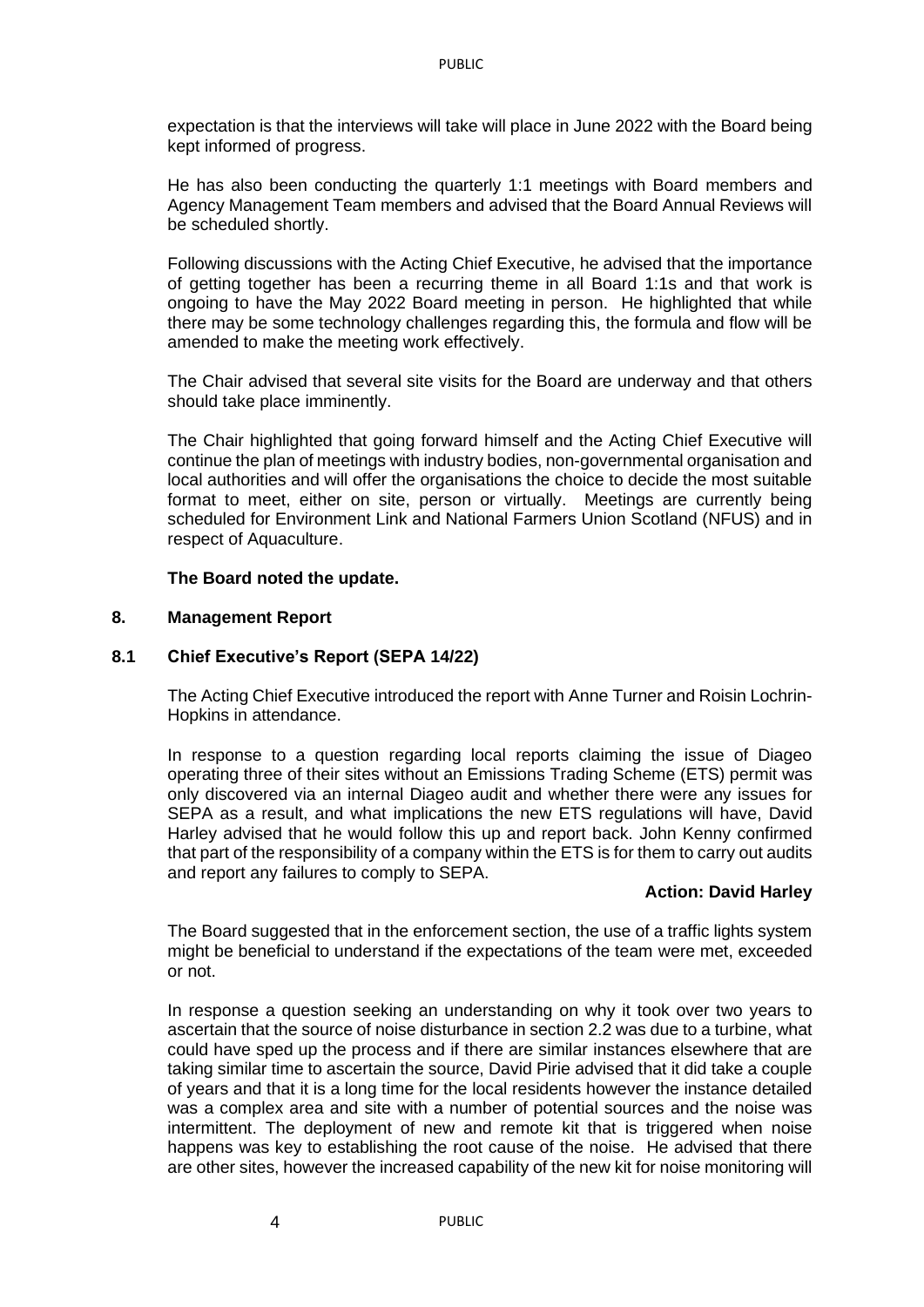aid the process in the future. He highlighted that it can take time to establish the root cause, particularly if it as a low frequency. SEPA also has to ensure it has a high standard of evidence.

In response to a question on whether SEPA foresee any issues arising from the consultation on the guidance for the storage and treatments of healthcare waste referenced in section 2.7, David Harley advised that he is not aware of any issues but will investigate and come back to the Board.

## **Action: David Harley**

In response to a question on how much of the consultation on the guidance for the storage and treatment of healthcare medical waste is related to the trauma of medical waste incidents over the last two years, Ian Buchanan advised that it is not directly related but that it will help with some of the lessons that were learned from those incidents, specifically around the chain of custody flow. However, it does not address the fundamentals of why those issues arose.

In response to a related question on how the cause of those fundamental issues are being addressed, Ian Buchanan advised that there are ongoing discussions with the NHS regarding the supply chain and the robustness of the infrastructure and confirmed that there are ongoing legacy criminal proceedings that will appear in court next month.

In response to a question on how the collaboration between the UK Environment Agencies in relation to REACH (EU Regulation, Authorisation and Restriction of Chemicals Regulation) is going, David Harley advised that the collaboration is at the set-up stage and very early in the process.

In response to a question on the phased re-opening of workspaces and the pace that is being set regarding the re-opening plan, the Acting Chief Executive advised that unlike other organisations looking to reopen following the relaxing of the rules around the Covid-19 pandemic, SEPA is different as it has been hit over the last two years with the twin challenge of both the pandemic and the cyber-attack but confirmed that the detailed planning is underway. John Kenny advised that the plan has been broken down into the business need, staff feedback, the work required on each building and then combined into a comprehensive plan for the financial year with milestones. The plan will be rolled out in the coming weeks. A key aspect is the rebuilding of the IS infrastructure and its prioritisation. He confirmed that the AOP target is for all staff to have an alternative workspace this financial year and that subject to co-dependencies it could go on beyond the end of the financial year. The Board asked that a detailed session on the plan and operating practice for the future be brought to the Board in May 2022.

#### **Action: John Kenny/ Clerk to the Board**

In response to a question regarding the pipeline for International Services, Bridget Marshall advised that a review is currently underway following the retirement of the Director and the disruption of service delivery due to Covid-19. The review will also look at the capacity, of International Services, over the next few years to deliver projects as there is a high dependency on SEPA staff outwith the core team to deliver projects. She confirmed that there is a Board Buddy group on International Services to assist with the review. The Acting Chief Executive advised that this is not the only international focus for SEPA highlighting the network of European Environment Agencies, which are expected to meet in May or June 2022. They can assist in shared lessons and knowledge, particularly in relation to regulatory reform.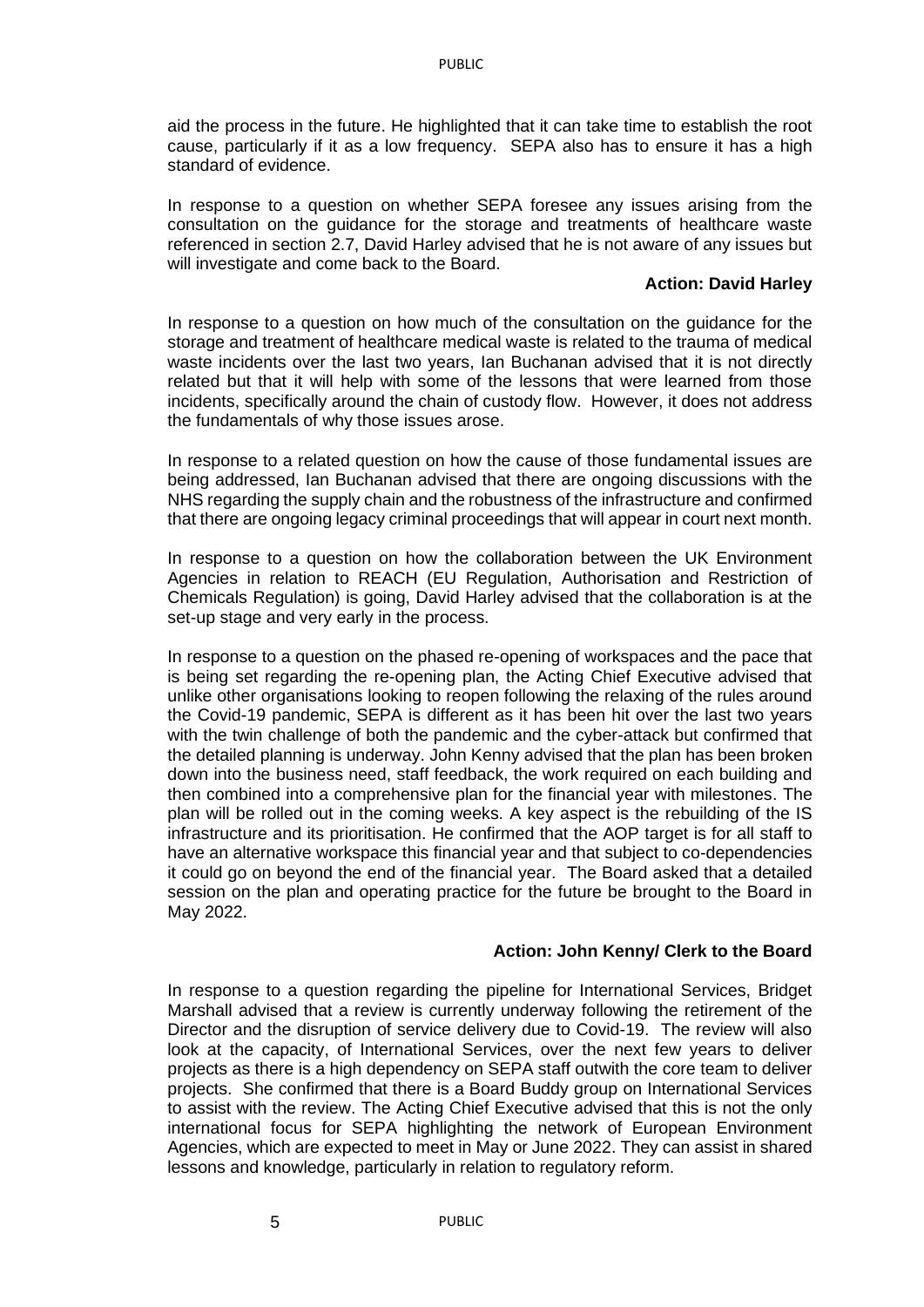In response to a question on whether the number of users visiting NetRegs is up or down, David Harley confirmed that he would gather user research on the NetRegs site and report back to the Board. Martin Grey also highlighted that a significant web project has commenced which involves a review of SEPA's web estate - all nineteen websites of which NetRegs is one partner site, and that part of the project, will involve detailed user research across those sites which will provide some of the information being sought. John Kenny advised that one of the reasons behind the rise in visits to the NetRegs site was visits from outside the UK.

## **Action: David Harley**

In response to a question on further quantification of numbers regarding illegal waste activities highlighted in section 2.1, Ian Buchanan advised that SEPA is moving to a much stronger position to inform the scale and extent, and that this links to the discussion earlier in the day regarding measurements and trends. We are beginning to build a picture however, it is not specified in the report as there is a need to be careful not to relay tactics publicly in dealing with criminal activity. The trends will become clearer in the months ahead. The Acting Chief Executive advised that the Regulatory Report for 2021-2022 will be published shortly and will be made available to the Board.

## **Action: Ian Buchanan/ Clerk to the Board**

## **The Board noted the report.**

## **9. Consideration of New Risks (SEPA 16/22)**

The Acting Chief Executive introduced the report with Anne Turner and Katie Cairnie in attendance and advised that a request had come from the March 2022 Audit Committee meeting to have a standing item at each Agency Board and Audit Committee meeting to discuss any potential new risks that should be considered for the Corporate Risk Register.

The Chair of the Audit Committee highlighted that the intention of this item was to complement the existing arrangements and allow private and regular broad discussions on enterprise level risks.

The Chair noted that the greatest risk to risk management is complacency. It is important to have the opportunity to step back to consider the relevant risks of strategic discussions. The Acting Chief Executive also advised that as part of the Annual Operating Plan process, the Agency Management Team is carrying out a holistic review of areas of risk and asked Anne Turner and Katie Cairnie to provide any comments and views.

Anne Turner commented that concerns had been raised previously by the Audit Committee that SEPA is not always quick enough at raising risks and highlighted that this is a way to formerly capture all risks that are part of wider conversations as well as those formerly logged in the risk register. An aid memoir will made available at every meeting, so it is clear whether the risk is already being addressed and how it is being mitigated. Some risks will be captured formally on the risk register, and some will be addressed via other means including internal conversations.

The Board suggested a risk around "SEPA failing to support its workforce in relation to training, development, safety and capacity" to reflect the importance of staff and the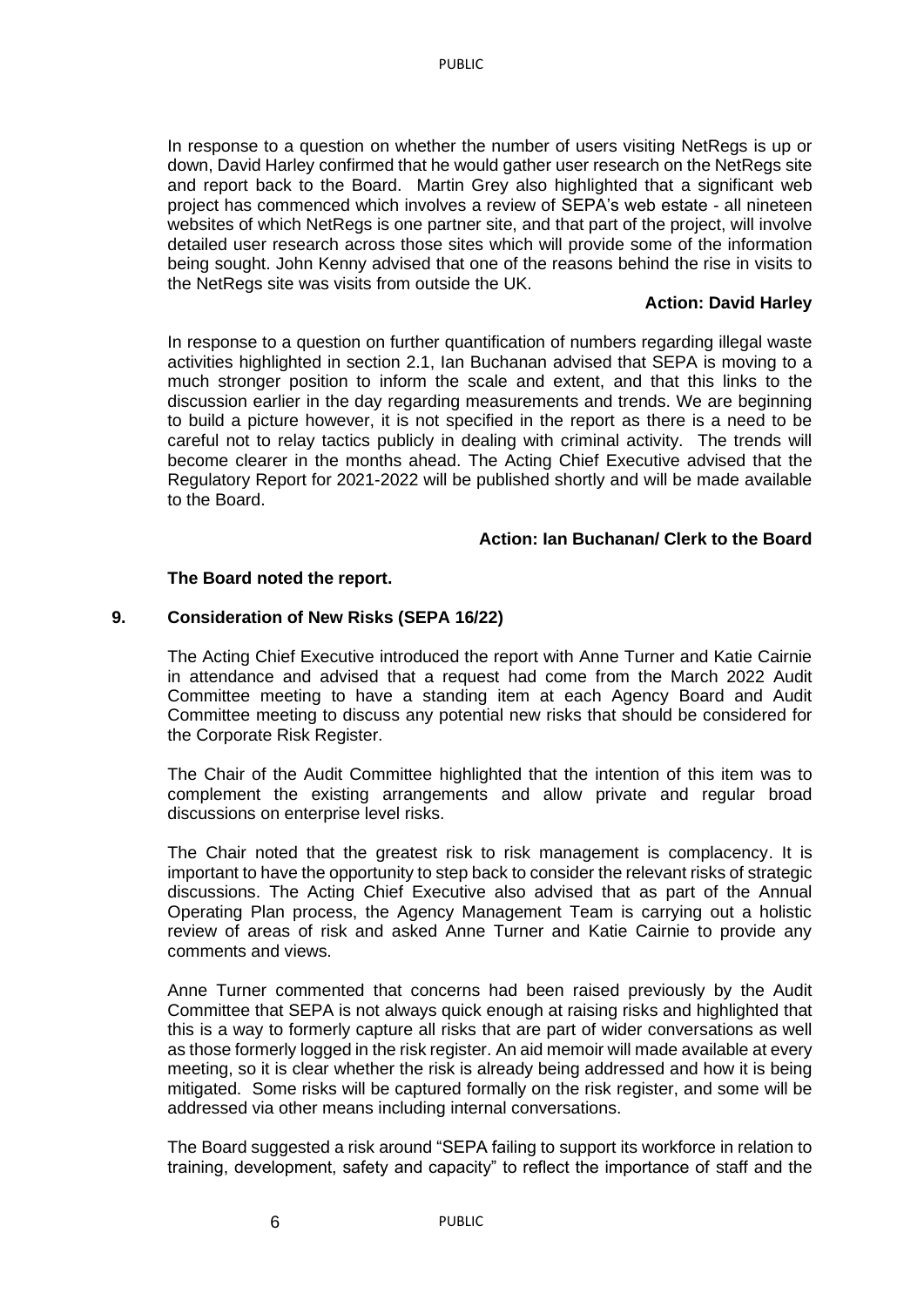implementation of cultural change through One Planet Prosperity and the transformational change programme. The Board discussed two potential risks around Regenerative SEPA: 1) a reputational risk by not delivering; and 2) on the financial implications regarding offsetting. The Board suggested a risk around "the failure to attract and retain talent within SEPA" and commented that risks to SEPA's brand and security were missing as part of the digital transformation and web project.

The Board queried whether the climate emergency, regenerative SEPA, and the 24/7- 365 flood alert service are areas that should be included in the risk register or were handled elsewhere.

In response Anne Turner confirmed that the team were already looking at the risk of attracting and retaining talent within the organisation and that they will further investigate the other risks raised by the Board.

## **The Board noted the report**

## **10. Risk Management Annual Review for 2021-22 (SEPA 15/22)**

The Acting Chief Executive introduced the report with Anne Turner and Katie Cairnie in attendance. Anne Turner advised that the report contains the Annual Review of SEPA's formal risk management activity during 2021-2022 and that twice a year a report is provided to the Audit Committee where the conversation focuses the risk management process. The Audit Committee are asked to flag significant risks to the Board with the latest paper providing reassurance to the Committee that progress was being made with risks. The focus over the last year has been on re-establishing the risk management toolkit following the cyber-attack, assessing the risk of the cyberattack, rebuilding legal registers and on bringing risk and resilience closer together. In the aftermath of the pandemic and cyber-attack, there is a more receptive culture to risk and resilience and the team have been building on this engagement.

The Board were asked to contemplate if they are happy with the approach and risk register, do they want to continue to see the full risk profile cards or see a more concise risk register in the knowledge that the Audit Committee are reviewing the full risk register. The Board agreed that a shorter, more concise risk report would be presented to the Board going forward with a more detailed report continuing to be presented to the Audit Committee with risk discussion being built into both Board and Audit Committee agendas.

### **Action: Acting Chief Executive/Clerk to the Board**

## **The Board noted the report.**

#### **The Board took a 5-minute break.**

## **11. Cyber Costs (SEPA 12/22)**

Stuart McGregor introduced the report with David Morgan in attendance.

He confirmed that the exercise on cyber costs was completed by the end of March 2022 and that the Agency Management Team were provided with a copy of the information before it was released publicly. As of 25 April 2022, the media interest was minimal. He highlighted an error in what was published in respect of the communications costs attributed to 3x1 which were overstated as £246k, instead of £136k. All relevant parties will be informed of the correction. This amends the overall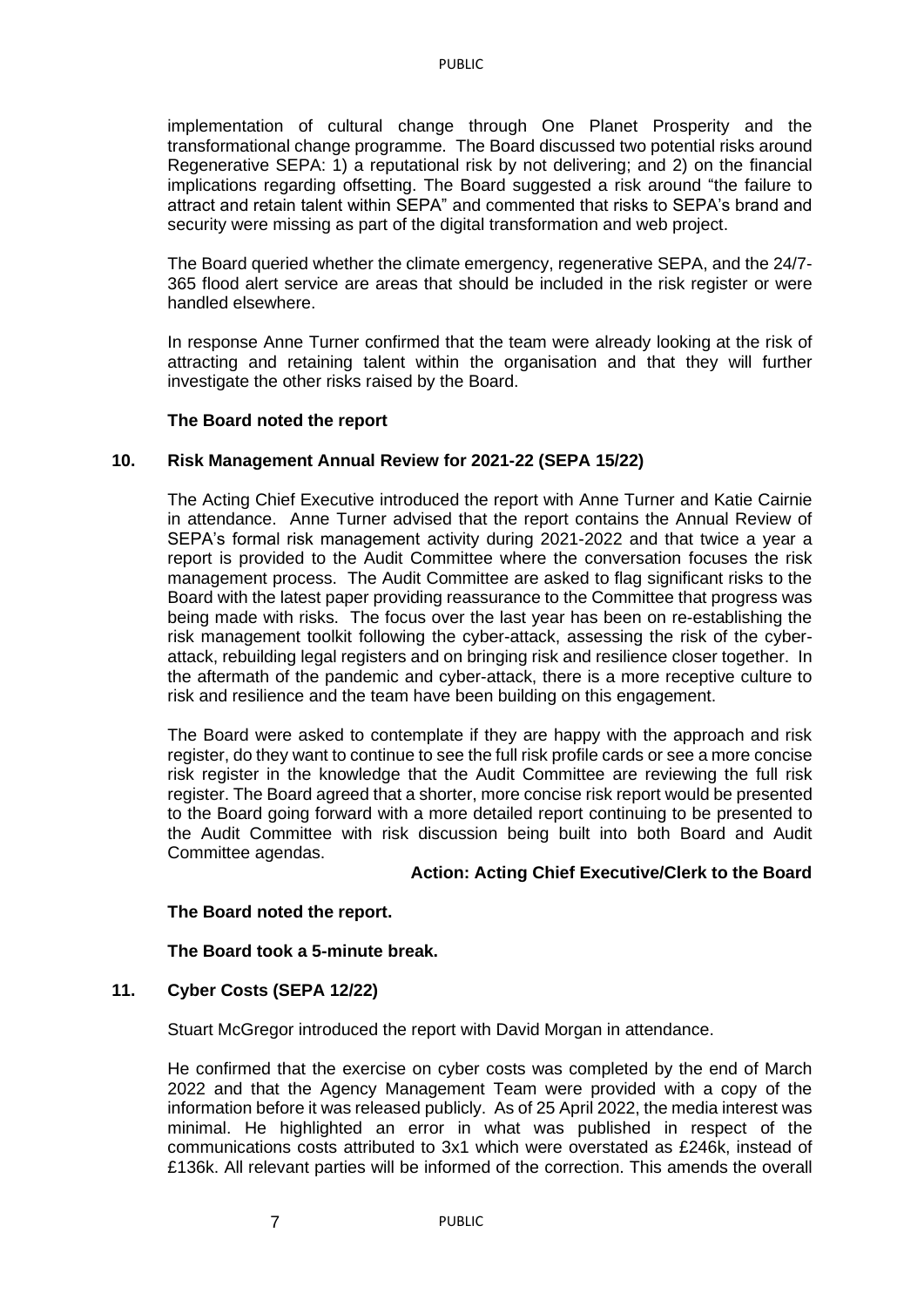cyber costs to under £4million. Martin Grey provided further detail highlighting the essential requirement during the cyber-attack of good public communications to keep staff and regulated business involved updated on how SEPA would continue to work and fulfil its statutory obligations, as well as keeping those impacted by the data theft and publication of the stolen data informed and supported. He also noted that the importance of that communication and engagement was referenced as best practice by the independent audits and Audit Scotland.

Stuart McGregor drew the Board's attention to the progress being made to recover debt and confirmed that additional agency resource has been recruited to assist with this area.

In response to a question on whether there were any areas of work that on reflection could have been done differently in relation to the financial impact that is now being dealt with, David Pirie confirmed that there were not. In respect of the technical aspects, SEPA was faced with pressing and stark challenges in the aftermath of the cyber-attack and he is comfortable with the choices made.

In response to a question about whether due to the speed involved, different procurement routes were used and well documented, David Pirie advised that despite being under intense pressures to implement forensic investigation work, the contracts were procured via established partner contracts and frameworks.

In response to a question about whether the costs from the impact of the cyber-attack are now concluded and whether IS and digital costs now being incurred are part of building the requirements for the future as part of the digital transformation programme, David Pirie confirmed that this was the case.

## **The Board noted the report.**

8

## **12. Regenerative SEPA – Route Map (SEPA 11/22)**

Bridget Marshall introduced the report with Neil Deasley and Rebecca Badger in attendance.

The Acting Chief Executive advised that this report was only for noting and to provide the Board with a detailed update including on next steps.

Neil Deasley advised that most of the update was included in the paper and routemap which was one of the milestones agreed. Based on the agreement by the Board in October 2021 to deliver a new set of regenerative targets for the next ten years, the first couple of years actions are now in place. The aim of the report is to give the Board oversight and confidence and to demonstrate that there is a plan of action.

He also highlighted that the routemap contains three main aims, 1) to understand where impacts are, 2) to integrate the regenerative goals and ambitions into everything SEPA does, and 3) to continue to take opportunities. An example given was the work being undertaken with Procurement to embed the regenerative goal into big strategic contracts.

The Board noted that care is required in respect of communication emphasising that before SEPA gets to regeneration, the initial stages will be related to reduction.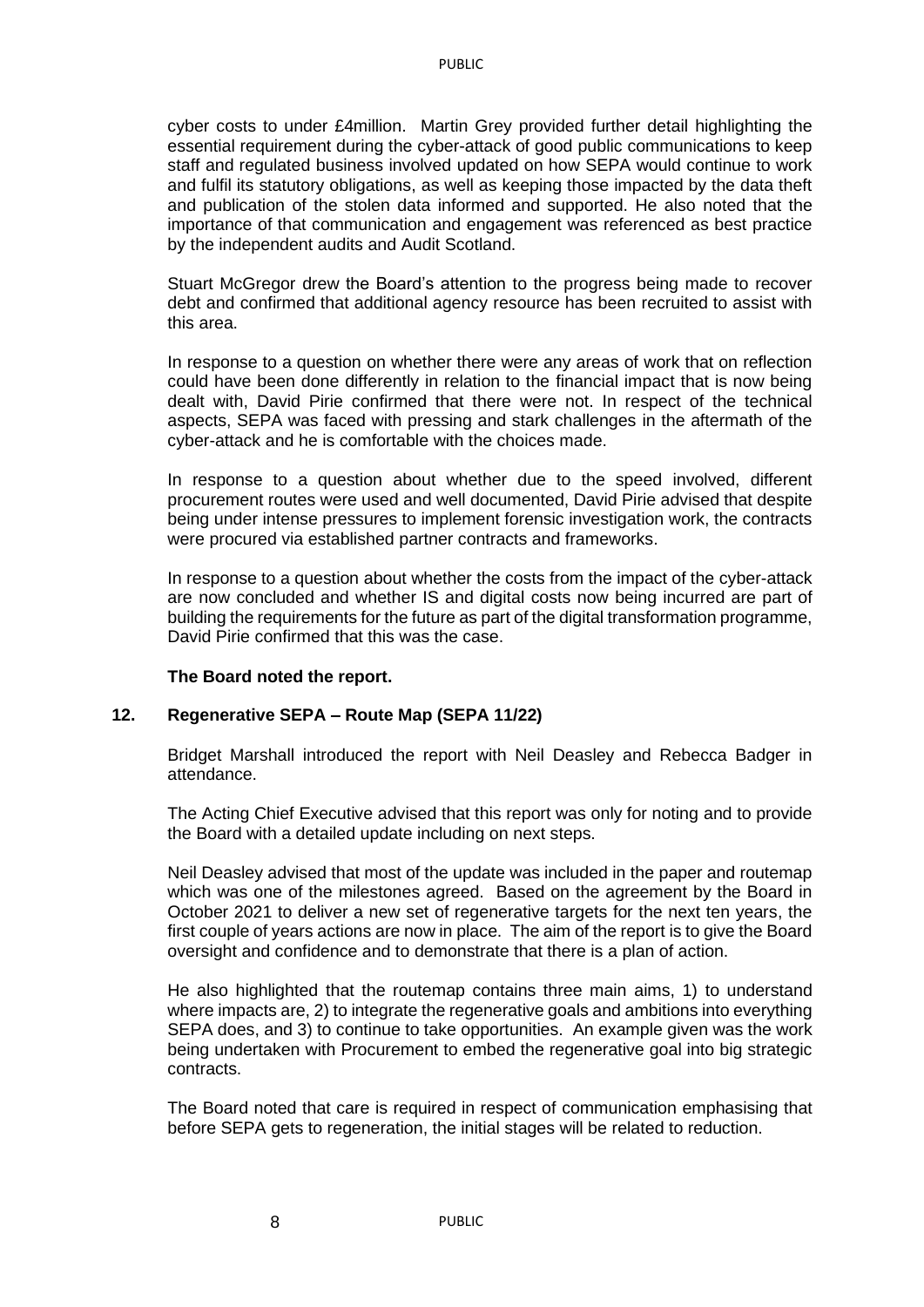The Board also noted that SEPA needs to clarify what it means by net zero materials and water use, that the offsetting paper will be critical, and recognised that there will be new activities every year leading up to 2045.

In response to a question about where other Environment Agencies are with their regenerative goals and ambitions, Neil Deasley advised that he did not have that information to hand however, he will share it with the Board. He confirmed that the team is also already working with different partners.

#### **Action: Neil Deasley**

The Board suggested that authors of papers coming to the Board are encouraged to think about how their paper helps drive the regenerative agenda when completing the environment and carbon impact section on the cover note.

In response to a question on what the feedback from SEPA staff on the regenerative programme has been and how to reduce the carbon imprint of staff, Neil Deasley advised that several workshops took place to stress test some of the content of the routemap and that the feedback was similar to the Board's feedback. The workshops included what it means for staff in their day to day working life. He highlighted that there is a dedicated regenerative MS Teams channel for staff to share ideas and suggestions and that work is ongoing to develop this further.

Neil Deasley concluded the item by welcoming the feedback and advised that the team is acutely aware that the language needs to be as clear as possible and that communication is important. The routemap is viewed as a flexible and living map that will evolve and change over time.

He confirmed that offsetting will be part of exploratory discussions with the Agency Management Team, followed by a strategy discussion with the Board. It will be discussed in the next few weeks with the Regenerative SEPA Board Buddy group.

## **The Board noted the report.**

## **13. Environmental Standards Scotland (ESS) Information Notice – Verbal**

Alison York was in attendance and provided a verbal update to the Board regarding Environmental Standards Scotland (ESS) Information Notices.

She highlighted that one of the powers of ESS is to require the provision of information through an Information Notice for the purpose of exercising its statutory functions. ESS launched its first investigation last year regarding the arrangements put in place by Scottish Government to execute compliance with statutory air quality limits in relation to nitrogen dioxide.

In liaison meetings with ESS, SEPA was made aware that ESS were planning to issue information notices not only to the public authority they were investigating but also to third parties and SEPA were therefore anticipating an Information Notice regarding this investigation. It was received on 18 March 2022. The Information Notice sought information on SEPA's role in respect of the local air quality management process in respect of Part 4 of the Environment Act 1995. It contained sixteen specific questions of SEPA relating to reporting, monitoring, consultation and participation, the exercising of any powers, the working groups SEPA are part of, and how SEPA assist local authorities to develop their plans. SEPA had fifteen days to respond and complied with this timeframe on 7 April 2022.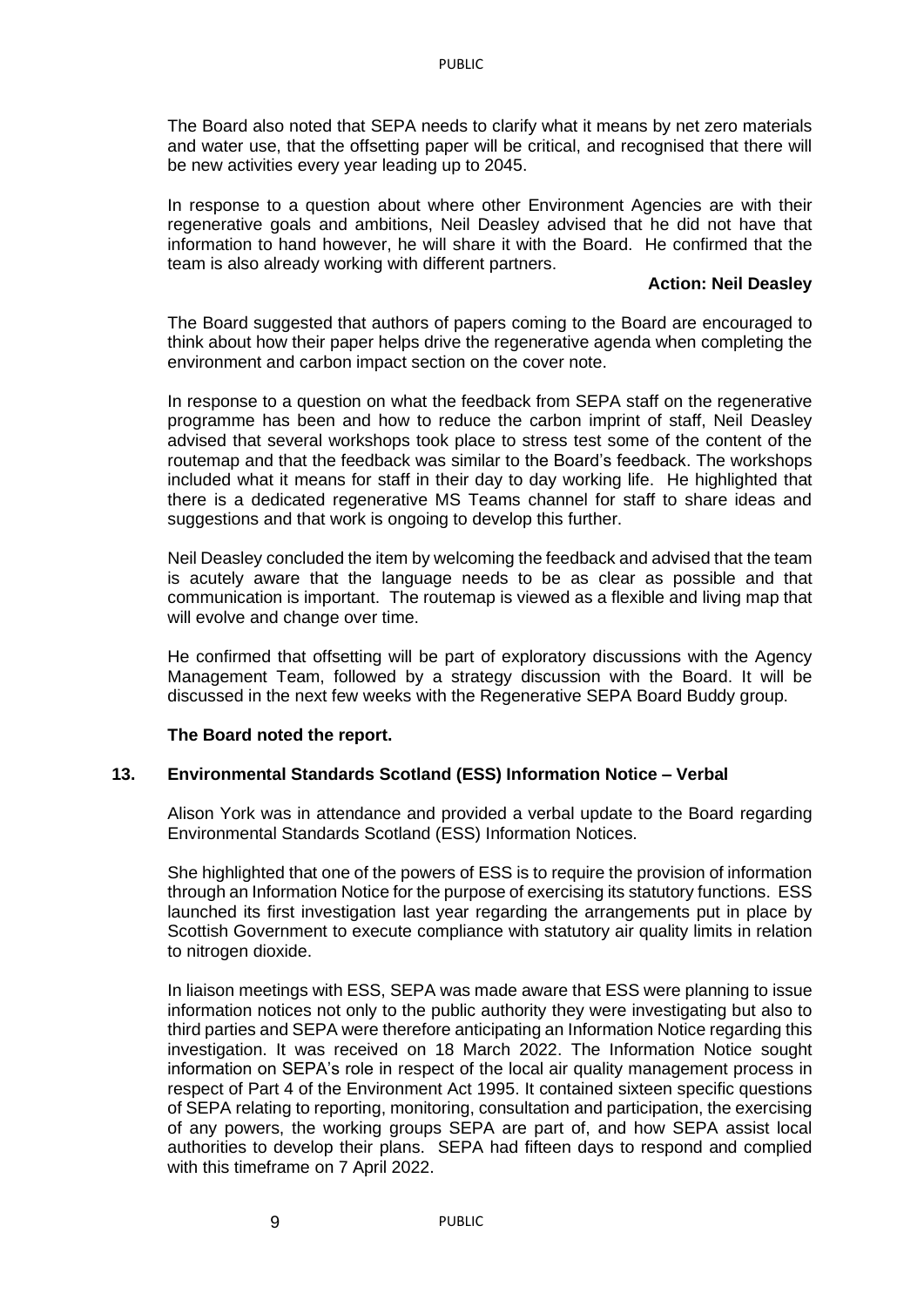Alison York confirmed that there was a process within SEPA to process Information Notices received from ESS.

In response to question on how many other investigations are underway and in what areas, Alison York advised that this is the only current investigation however, ESS will publish a list of investigations and already publish pre-investigation on their website. There are currently four pre-investigations and SEPA is assisting with one of these regarding licencing enforcement regimes in relation to redundant structures and weirs in Scottish rivers.

## **The Board noted the update.**

## **14. Board Work Programme**

## **14.1 Report on Board Seminar 26 April 2022**

The Clerk to the Board advised that two seminar sessions had taken place earlier in the day. One was on Grangemouth and the other on Regulatory Recovery Service Reform.

For the Grangemouth session the Board were joined by Pauline Silverman, Erik MacEachern, Laura Sloan and Hannah Swanson. They described the background to the Grangemouth Future Industry Board including the governance structure, the intentions around the Grangemouth Regulatory Hub and what the future would like, including details of deliverables. The team will come back to the Board as part of a session on what is SEPA's role in delivery net zero by 2045 for Scotland. A Board Buddy group is welcome and Board members should submit their interest to the Clerk to the Board. The Board thanked all those involved for the work done.

For the second session on Regulatory Recovery Service Reform, the Board were joined by Jo Zwitserlood, Olivia Cunningham, Lauren Davidson, and Simon Bingham who provided detail on the regulatory reform and build, the programme framework, including the objectives and conditions for success, the One Planet Prosperity attributes being sought, what was already in place, the programme approach, and the priorities areas of work. The Board recognised the challenges and noted that support is already being provided by a Board Buddy group issuing an invite to the team to return for a future seminar session when required, and requesting that the Board are kept updated on timelines and progress. The Board thanked all those involved in this significant area of work.

#### **The Board noted the update.**

## **14.2 Board Member Engagement**

In response to a question on whether engagement with SEPA staff in relation to VIBES should fall under the Board Buddy Register or be recorded separately, the Clerk to the Board advised that engagement is recorded on the Board Engagement tracker and asked that Board members ensure she is copied in on any such activity.

Harpreet Kohli advised that he had attended a workshop the previous week on Audit and Risk Committee.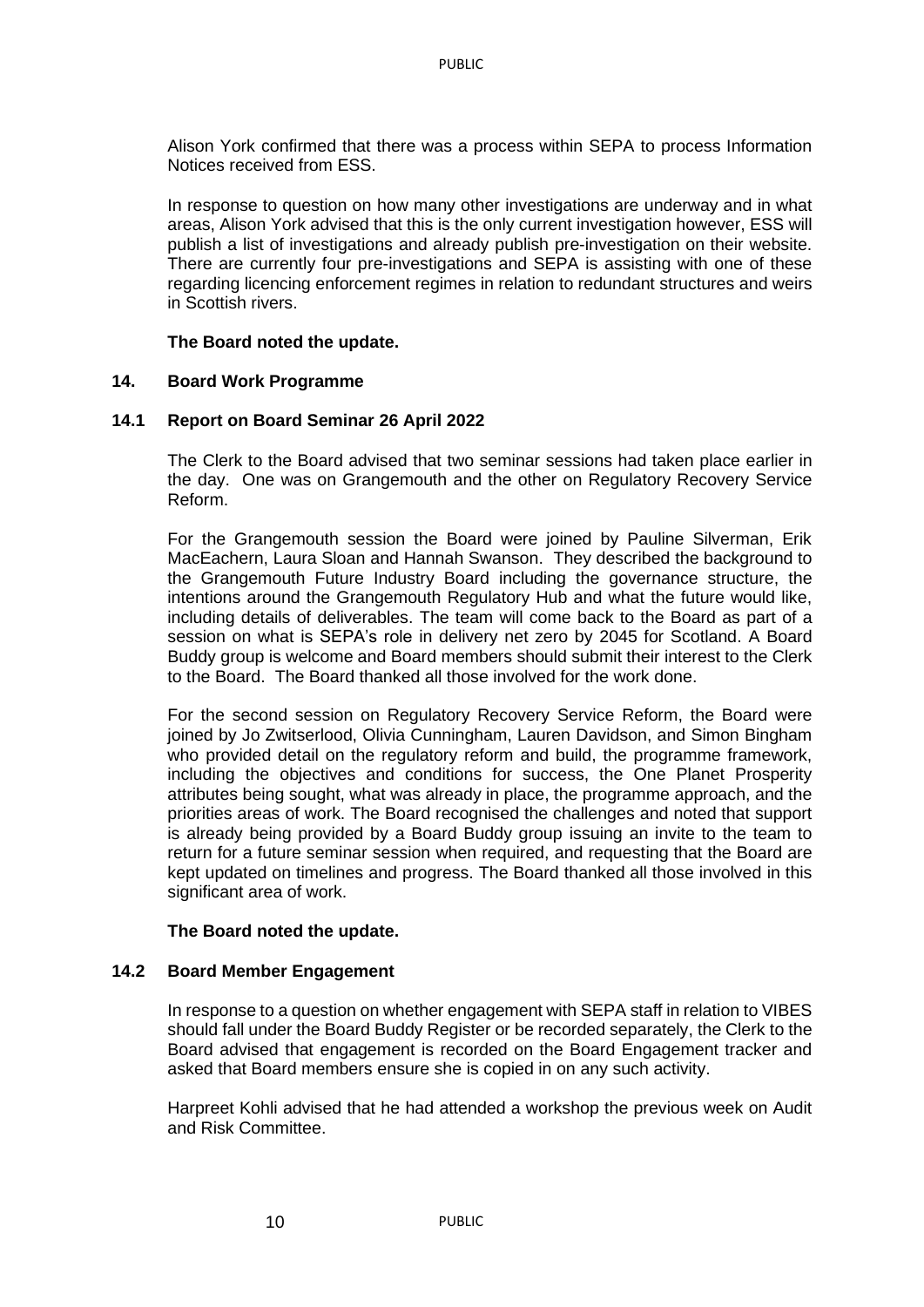Vinay Mulgundmath confirmed that he had met with David Pirie regarding technology for the future, particularly in relation to enforcement and flood monitoring. He also attended a Climate Action against Climate Change webinar on community engagement and visited an exemplar waste energy plan in Copenhagen, highlighting that numerous lessons could be learned from this site.

Julie Hutchison advised that she visited Lyne Burn in Fife to see the Water Environment Fund completed project and highlighted the obvious and positive visible social impacts.

## **The Board noted the update.**

## **14.3 Board Buddy Register**

The Clerk to the Board advised that a review of the register has been completed and that there had been a few changes to Board membership on groups that were received after the registered was circulated so the updates will be included in the May 2022 circulation. She advised that Nicky Chambers is joining the Future of Work, Regenerative SEPA and Environment Standards Scotland Board Buddy Groups.

She confirmed that there is a proposal that the Health & Safety Board Buddy group should not continue. John Kenny provided further detail. The Board agreed that this project should be closed.

#### **The Board noted the update.**

## **15. Board Committee Reports**

## **15.1 Audit Committee minute of meeting held on 22 March 2022**

The Chair of the Audit Committee advised that the minutes of the meeting on 22 March 2022 had been shared with the Board and highlighted two areas 1) risk management (covered earlier in the meeting, items 9 and 10) and 2) internal audit, with a reminder that it should be seen as an opportunity for learning and improvement and to gain insight and transparency on how things are working as well as making improvements within the organisation.

#### **The Board noted the update.**

#### **15.2 People Committee Update**

The Chair of the People Committee advised that the Committee had met for the second time on 21 April 2022 and received an eighty-four page, comprehensive report on surveys carried out within SEPA to gain a better understanding of what had been undertaken, how SEPA engages with staff, the systems and processes used, the detail of feedback and responses received, and actions taken.

Over the last two years several surveys have been carried out including two Future of Work surveys, monthly Wellbeing surveys, a bi-annual people survey and a few quick polls. The report provided reassurance regarding the richness of the content. One of the features of the report was a benchmarking exercise against other public sector organisations showing that SEPA had an overall higher engagement rate than many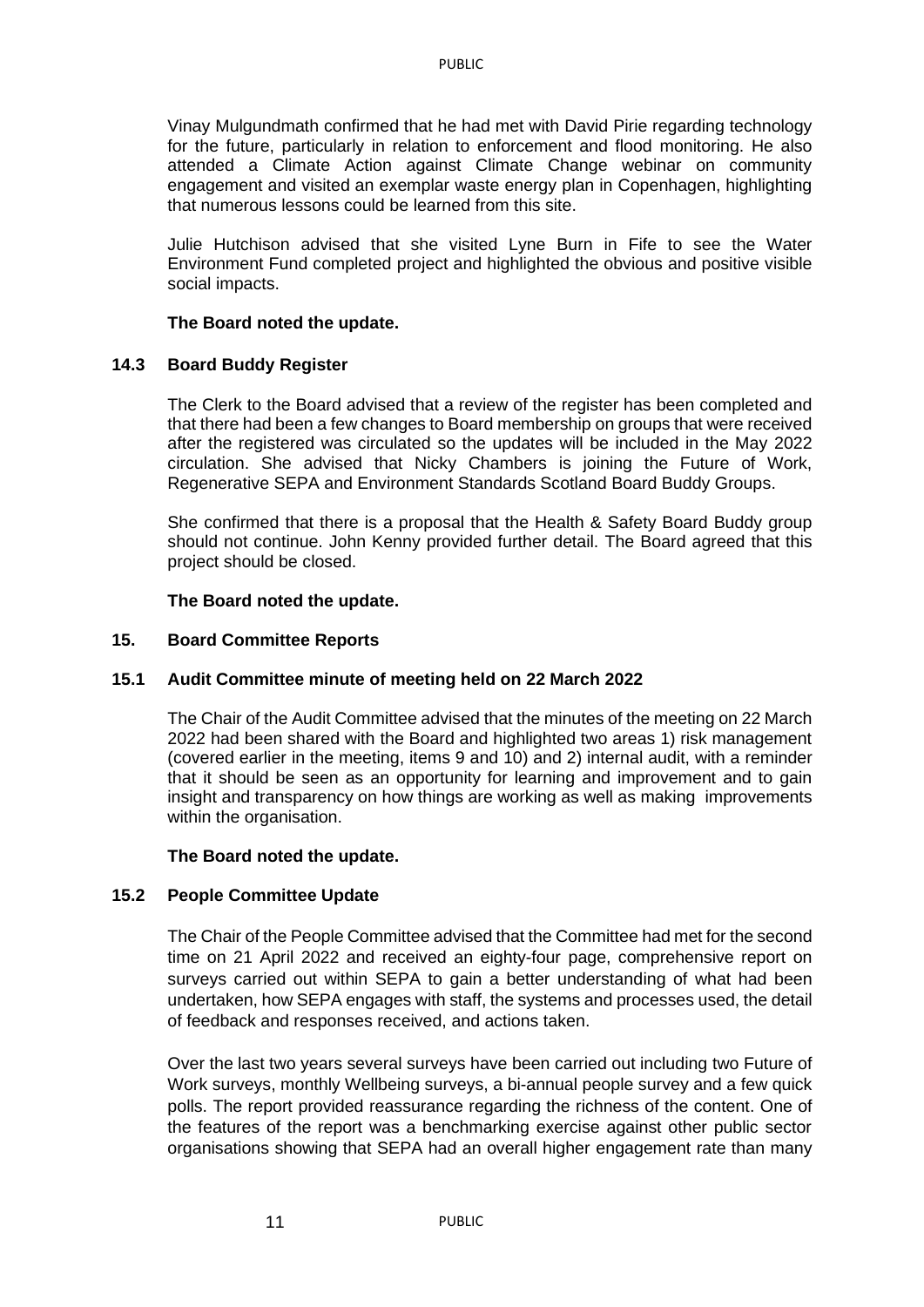other public organisations and flagging areas for further work including training and development.

The Committee also looked at the Annual Operating Plan (AOP) following on from the last discussion of the full Board and tried to identify the issues in relation to people, culture, management and delivery in the AOP. This touched on issues such as trust across the organisation and reporting of adverse events and near misses.

While developing a workplan for the People Committee, several areas of focus were identified for the future/ The two areas scheduled for the next Committee are Health and Wellbeing and Cultural, Conduct and Behaviour. Objectives setting, performance review system, workforce flexibility and training are amongst the themes flagged for the future.

## **The Board noted the update.**

#### **16. Action Note**

The Clerk to the Board provided an update to the action note:

**Action 649 (Report on Board seminar – 28 July 2020 – Covid-19 lessons learnt) Update:** A full report will go to the Board when the actions are complete. Ongoing.

## **Action 657 (Key Lockdown decisions – SEPA 46/20)**

**Update:** Different decisions were taken for specific matters for example the Regulatory position statements published on the website. These will be reviewed when the COVID philosophy ends. The control mechanisms around decisions was discussed at Audit Committee meetings in respect of the Decision Making Framework audit report which gave reassurance on integrity. A lot of this work was overtaken by cyber with decisions published in the responses to the independent audit reports and the Parliamentary Committee etc**.** Proposed closed.

#### **Action 671 (Q1 Performance Report – SEPA 20/21)**

**Update:** A 1:1 discussion is being arranged with the Board member who raised the question to deal with the specifics of this action while a wider Placemaking and Sector update will come back to the Board at Strategy sessions this year. Proposed closed.

#### **Action 677 (Chief Executive's Report – SEPA 29/21)**

**Update:** Given current priorities a session with the full Board is not being planned and this action is proposed closed. However, if the two new Board members would be interested in a discussion on this topic, the Clerk to the Board can arrange this. Proposed closed.

#### **Action 678 (Chief Executive's Report – SEPA 29/21)**

**Update:** A Strategy Board session on decarbonisation is being planned for no later 25 October 2022. Ongoing.

#### **Action 684 (IAF Update – 33/21)**

12

**Update:** IAF is part of the Regulatory Reform project. Board Buddies have been informed and a seminar session is planned for 26 April 2022. A further session is being added to the Strategy Board agenda for 28 June 2022. Ongoing.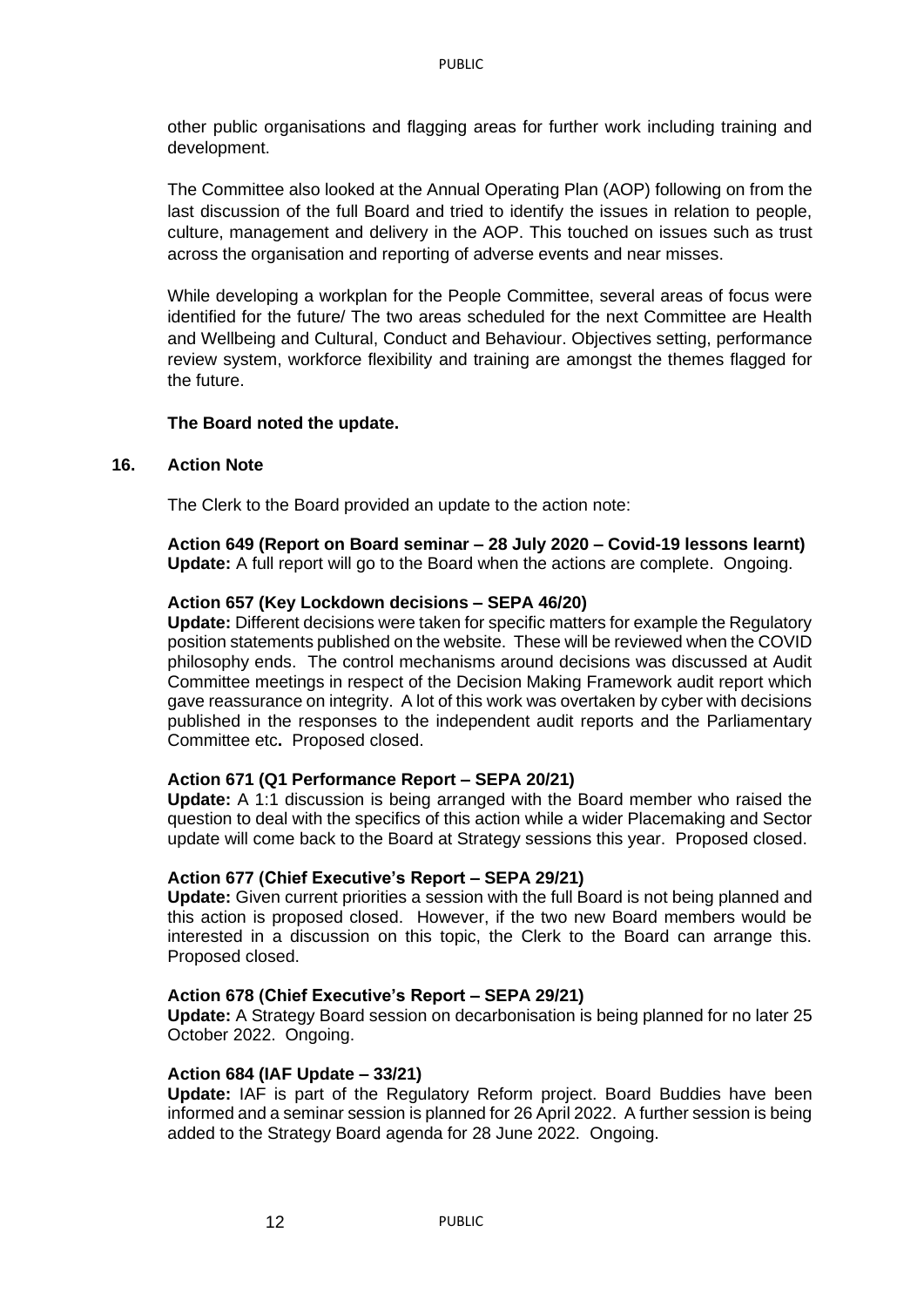## **Action 690 (Waste Prosecution – SEPA 39/21)**

**Update:** A seminar session is planned on sentencing guidelines for 24 May 2022**.**  Ongoing.

## **Action 693 (Corporate Plan-draft outcomes/objectives and measures – SEPA 42/21)**

**Update:** Planning for the new Corporate Plan will begin in quarter one of new financial year. Sessions will be added to the Board planner for Strategy board meetings and seminar sessions. Ongoing.

**Actions 649, 678,684, 690, 693, 702, 703, and 705 are ongoing. Actions 657,671, 677, 696, 697, 698, 699, 700, 701, and 704 are closed**.

## **17. Any Other Business**

No other business was raised.

## **18. Date and time of next meeting: 24 May 2022**

The next meeting will be held on 24 May 2022 at 1.00pm.

The Chair thanked Alison Baker for attending and asked if she would like to say anything. Alison Baker thanked the Board for having her and commented that it has been interesting.

#### **20-minute break**

**The following items were considered by Board members and officers in private session.**

## **19. Annual Operating Plan (SEPA 17/22)**

**The Board approved the report.**

## **20. Model Code of Conduct (SEPA 13/22)**

**The Board noted the content of the report and approved its submission to Scottish Government for approval and subsequent publication**